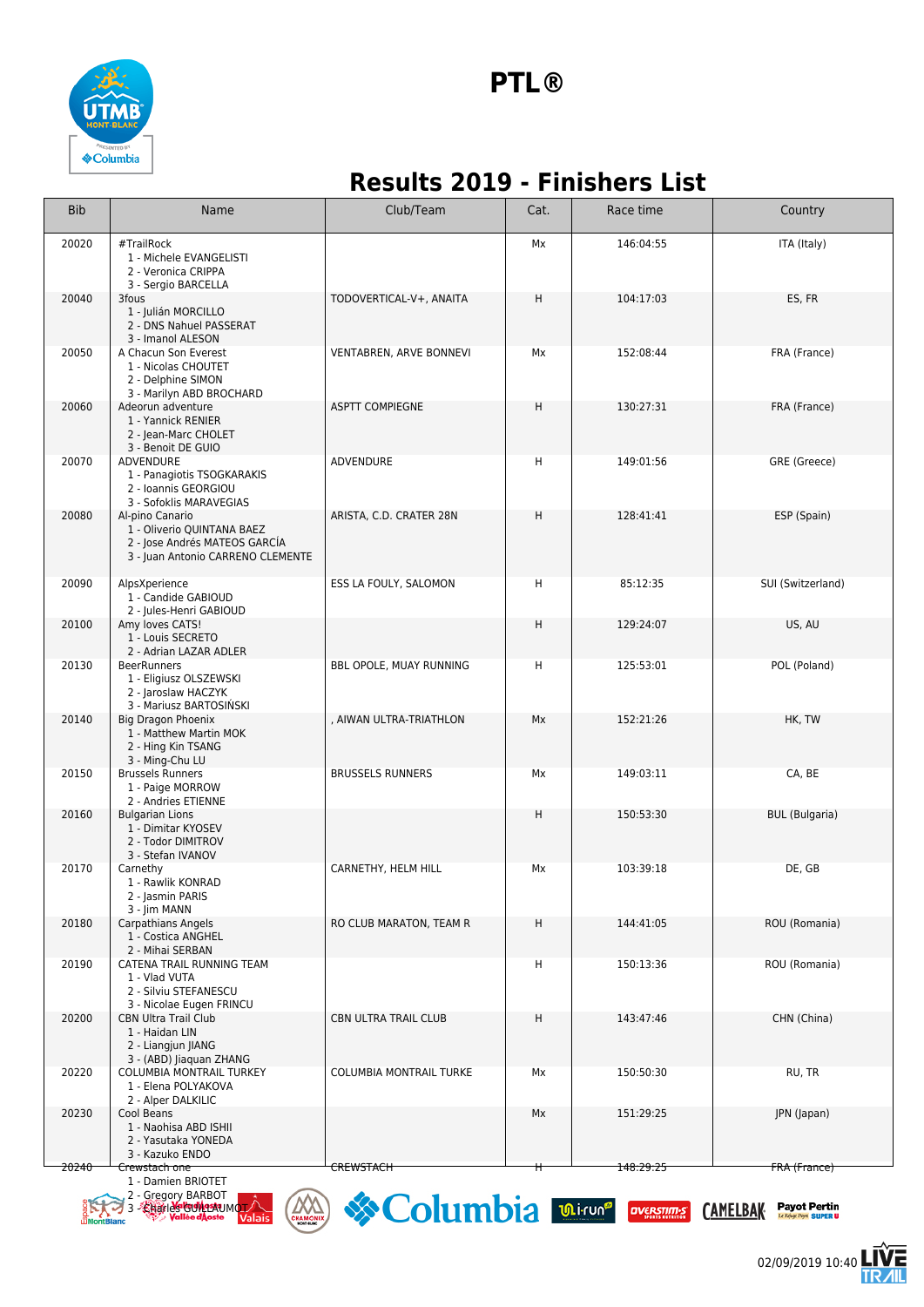

| <b>ÚTMB</b><br><b>♦Columbi</b> | <b>PIL<sup>®</sup> - LIST</b>                                                                           |                          |         |           | Page 2            |
|--------------------------------|---------------------------------------------------------------------------------------------------------|--------------------------|---------|-----------|-------------------|
| <b>Bib</b>                     | Name                                                                                                    | Club/Team                | Cat.    | Race time | Country           |
| 20250                          | Crewstach two<br>1 - Aurelien DURET<br>2 - Nicolas CHIABAUT<br>3 - Hugo NIVOIX                          | CREWSTACH                | H       | 148:29:25 | FRA (France)      |
| 20260                          | DansxAhon Adventure Team<br>1 - Maria Josephine LIAO<br>2 - Aldean Philip LIM<br>3 - Benjamin RAMIREZ   | DANSXAHON ADVENTURE TEA  | Mx      | 147:45:47 | PHI (Philippines) |
| 20280                          | FDJ CAB Brioude<br>1 - Dominique VEYRES<br>2 - (DNS) Francois PERRIN<br>3 - Jerome SOULIER              | CAB                      | н       | 142:29:09 | FRA (France)      |
| 20290                          | <b>Fuarce Friul</b><br>1 - (ABD) Loris MARIN<br>2 - Luca ZULIANI<br>3 - Paolo POSOCCO                   |                          | $\sf H$ | 148:43:30 | ITA (Italy)       |
| 20300                          | Girgin<br>1 - Sertan GIRGIN<br>2 - Serkan GIRGIN                                                        | ORDOS                    | н       | 123:54:01 | TUR (Turkey)      |
| 20310                          | Grimeperoots<br>1 - Adrien ZANONI<br>2 - ABD Marc VESCHAMBRE<br>3 - Nicolas LOT                         | Grimperoots              | H       | 146:19:01 | FRA (France)      |
| 20320                          | Handicap Marathon Les Granges<br>1 - David ANGLISTER<br>2 - (ABD) Philippe NOEL<br>3 - Edouard NOUSBAUM |                          | н       | 152:07:03 | FRA (France)      |
| 20340                          | <b>HISPANIA</b><br>1 - Mario RAMOS<br>2 - Julio SANTOS PEREZ<br>3 - Teodoro JAVALOYES SANCHEZ           | , MONTARACES TRAIL       | H       | 138:44:05 | PE, ES            |
| 20350                          | Hong Kong 100<br>1 - Janet NG<br>2 - Dominic RIGBY<br>3 - Steve BRAMMAR                                 | TRAIL RUNNERS ASSOCIATI  | Мx      | 147:08:50 | HK, GB            |
| 20360                          | Inseme<br>1 - Emmanuel FATTACCIOLI<br>2 - Philippe SCHRAUB<br>3 - Thomas LORBLANCHET                    | <b>CORSICA RUN XTREM</b> | H       | 121:01:50 | FRA (France)      |
| 20370                          | <b>Invictus</b><br>1 - Alain GAUTIER<br>2 - Olivier GAUTIER                                             |                          | H       | 147:49:41 | FRA (France)      |
| 20380                          | Joyment & DE<br>1 - Yiye HU<br>2 - Jianbing YAN<br>3 - Lei Ll                                           |                          | Mx      | 150:57:06 | CHN (China)       |
| 20390                          | loyment&Beast<br>1 - ABD Jingchao RAN<br>2 - Junxiang Ll                                                | JOYMENT, JOYMENT & OWL,  | H       | 150:04:29 | CHN (China)       |

| 20380 | Joyment & DE<br>1 - Yiye HU<br>2 - Jianbing YAN<br>3 - Lei Ll                              |                                | Mx | 150:57:06 | CHN (China)          |
|-------|--------------------------------------------------------------------------------------------|--------------------------------|----|-----------|----------------------|
| 20390 | loyment&Beast<br>1 - ABD Jingchao RAN<br>2 - Junxiang Ll<br>3 - Qingxin MENG               | JOYMENT, JOYMENT & OWL,        | H  | 150:04:29 | CHN (China)          |
| 20400 | Just Too Dumb<br>1 - (ABD) Pieter SCHAAPS<br>2 - Beat JEGERLEHNER<br>3 - Daniel BENHAMMOU  |                                | H  | 134:43:24 | BE, CH, US           |
| 20420 | L'ecosse petit trotte leon<br>1 - Terence ADDISON<br>2 - Alan CRAWFORD                     | <b>SCOTTISH ATHLETICS 1169</b> | H  | 149:51:37 | GBR (United Kingdom) |
| 20430 | La Petite Troupe à Lolo<br>1 - Laurent MAURIES<br>2 - Sebastien QUESTE                     |                                | H  | 145:10:46 | FRA (France)         |
| 20460 | le trio volcanique<br>1 - Jean Pierre MELON<br>2 - Fred MELON<br>3 - Jean Yves HERVET      |                                | Н  | 130:14:16 | FRA (France)         |
| 20470 | Les 3 PaTibuLaires<br>1 - Johan HUEBERR<br>2 - Boris HUEBER<br>3 - Cédric HELMER           | ASCPA TRAIL Strasbourg,        | H  | 134:15:57 | FRA (France)         |
| 20490 | <b>LES BONS VIVANTS</b><br>1 - Alexandre SIMONOFF<br>2 - Eric LECOUR<br>3 - Stephane PEPIN | <b>ASR TRAIL 78</b>            | Н  | 134:18:32 | FRA (France)         |
| 20500 | Les bugistes<br>1 - Frederic VUILLEMIN<br>2 - Thierry GUITTET                              |                                | H  | 146:40:06 | FRA (France)         |
|       | 3 - Steven ABD BRIGHT                                                                      |                                |    |           |                      |







**Payot Pertin** 

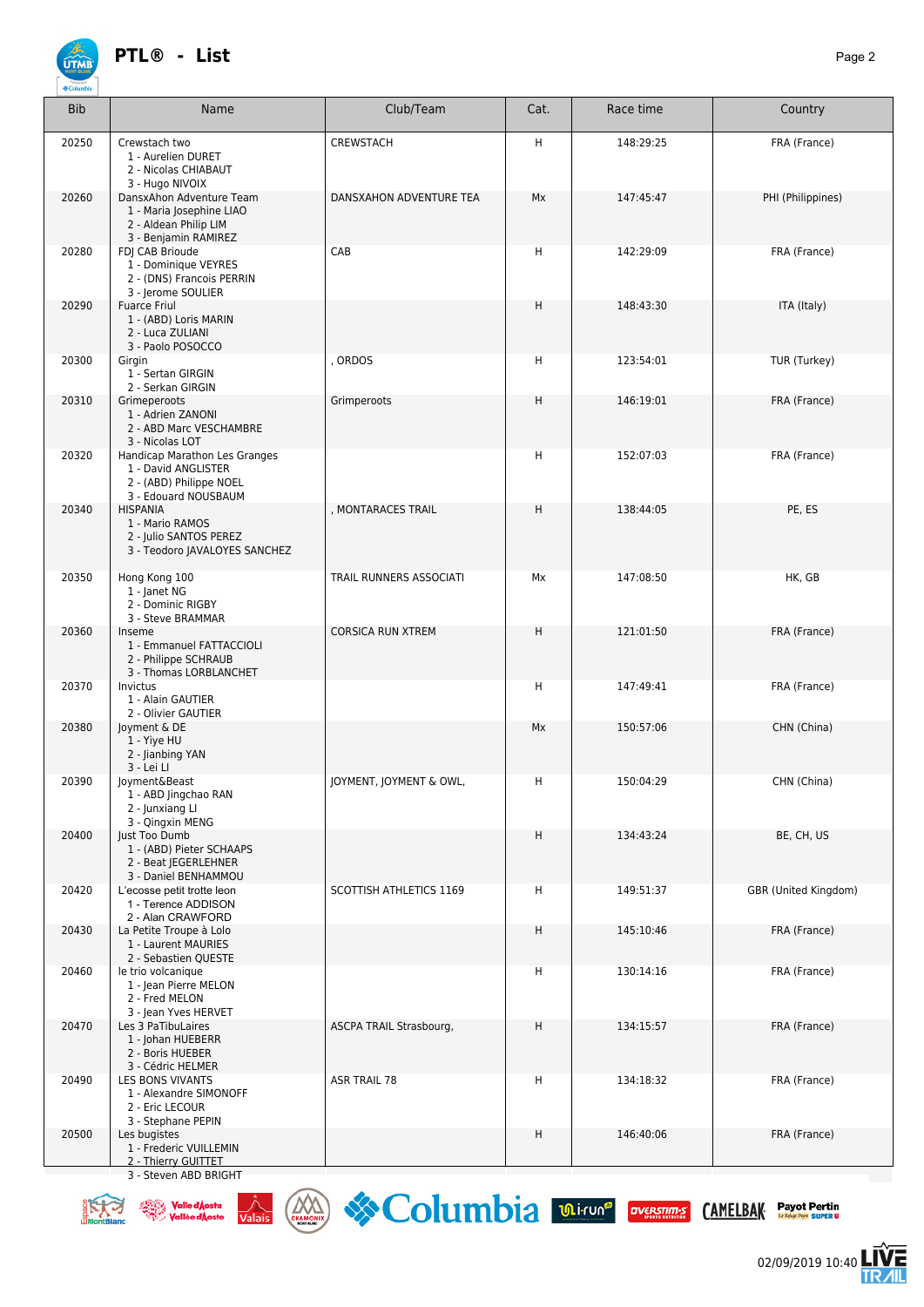

| <b>Bib</b> | Name                                                                                                  | Club/Team                | Cat. | Race time | Country                |
|------------|-------------------------------------------------------------------------------------------------------|--------------------------|------|-----------|------------------------|
| 20510      | Les Coqs du Trail<br>1 - Thomas DUNKERBECK<br>2 - Roman PACKBIER                                      |                          | H    | 103:08:38 | NED (Netherlands)      |
| 20520      | Les Crozatis<br>1 - Hervé BAYLE<br>2 - (ABD) Fabrice CORAL<br>3 - Lucie MASSARD                       | AIN EST ATHLETISME       | Mx   | 147:31:58 | FRA (France)           |
| 20530      | LES DIABLES BLEUS<br>1 - Jerome HAGUENIN<br>2 - Jean-Noël BOUREAU<br>3 - Xavier CHAU                  | <b>LIVRY GARGAN</b>      | н    | 151:23:57 | FRA (France)           |
| 20540      | Les étoiles filantes - ABAKUS<br>1 - Stéphan BERO<br>2 - Isabelle OST                                 | COUREURS CELESTES - ABA  | Mx   | 110:24:50 | BEL (Belgium)          |
| 20550      | Les Frangins<br>1 - Lionel TRIVEL<br>2 - Damien TRIVEL                                                |                          | H    | 83:19:29  | FRA (France)           |
| 20560      | Les gamines Célestes #OCLV<br>1 - Stéphanie BLOCKX<br>2 - Anne GODON                                  | <b>COUREURS CELESTES</b> | F    | 129:00:52 | BEL (Belgium)          |
| 20580      | Les I de la montagne<br>1 - Nicolas OHLMANN<br>2 - Arnaud BOUVERET<br>3 - Antoine MURBACH             |                          | н    | 147:15:49 | FRA (France)           |
| 20590      | Les Juniors Célestes<br>1 - Antoine MARTIN<br>2 - Renaud GODEFROID                                    | LES COUREURS CELESTES    | Η    | 129:21:57 | BEL (Belgium)          |
| 20600      | Les Kekkeruusit<br>1 - Sami KUUSI<br>2 - Niko JUNNILA                                                 | , MIMA                   | H    | 130:37:01 | FIN (Finland)          |
| 20610      | LES LOLO D ISA<br>1 - Isabelle CHENAL<br>2 - Jean Francois LORENZI<br>3 - (DNS) Benoît LORENZI        |                          | Мx   | 147:05:39 | FRA (France)           |
| 20620      | Lès mamés roteûs<br>1 - Jean-François FAUCONNIER<br>2 - Eric JACOB-PAQUAY                             |                          | н    | 145:07:17 | BEL (Belgium)          |
| 20640      | Les Patrouilleurs Celestes<br>1 - Alain STEEMAN<br>2 - Bernard GODON                                  | , Les Coureurs Céleste   | Η    | 101:33:59 | <b>BEL</b> (Belgium)   |
| 20660      | Les pieds nickels<br>1 - Charles-Edouard LECLERE<br>2 - Grégory MARRAMA<br>3 - Laurent GRENIER        | FOULEE CHATILLONNAISE,   | H    | 144:57:36 | FRA (France)           |
| 20690      | Life Fever<br>1 - Man Kit LEE<br>2 - Kwok Wai, Harrus HO<br>3 - Wai Leung Vincent Ll                  |                          | Η    | 151:33:01 | HKG (Hong Kong, China) |
| 20740      | Nadeshiko JAPON<br>1 - Yoko NOMA<br>2 - Junko ABD SUZUKI<br>3 - Ayako YUASA                           |                          | F    | 150:07:02 | JPN (Japan)            |
| 20750      | <b>NFR 767</b><br>1 - Nicolas BIE<br>2 - Rémy DUPERRAY                                                | AL VOIRON                | н    | 118:29:21 | FRA (France)           |
| 20760      | NINJA/PONs<br>1 - Hiroki AMAMIYA<br>2 - Hiroyuki EGAWA<br>3 - Megumi TOKIDA                           | KIRAWAY, ITRC, SOTOASO   | Мx   | 148:24:05 | JPN (Japan)            |
| 20770      | <b>OLICOACHING</b><br>1 - Olivier COMAU<br>2 - Stéphane CHURQUE<br>3 - Sébastien HERRMANN             |                          | н    | 134:10:04 | FRA (France)           |
| 20780      | On est pas des quand même<br>1 - christophe ARLOT<br>2 - Franck DORNE<br>3 - Joan-Carlos LEON         | DSA, SIBO TEAM / DSA     | H    | 135:23:35 | FR, ES                 |
| 20790      | On fait Juste la P'tite Trotte<br>1 - Jean-Pascal LE FLOCH<br>2 - Thierry GUYON<br>3 - Olivier INGOUF | ASR TRAIL 78, ASR TRAIL  | н    | 147:57:26 | FRA (France)           |
| 20810      | OUTDOOR RUNNER'S COMMUNITY<br>1 - Enzo BRUSASCA<br>2 - Mosè BARAUSSE<br>3 - Filippo CESARIO           |                          | H    | 131:10:54 | ITA (Italy)            |
| 20850      | Papas Don't Quit                                                                                      |                          | H    | 144:58:17 | US. FR                 |

 1 - Patrick HAYES 2 - ABD Adrian CYBRIWSKY

3 - Eric DALI

Columbia **Dirune OVERSTRUES** CAMELBAK Payot Pertin

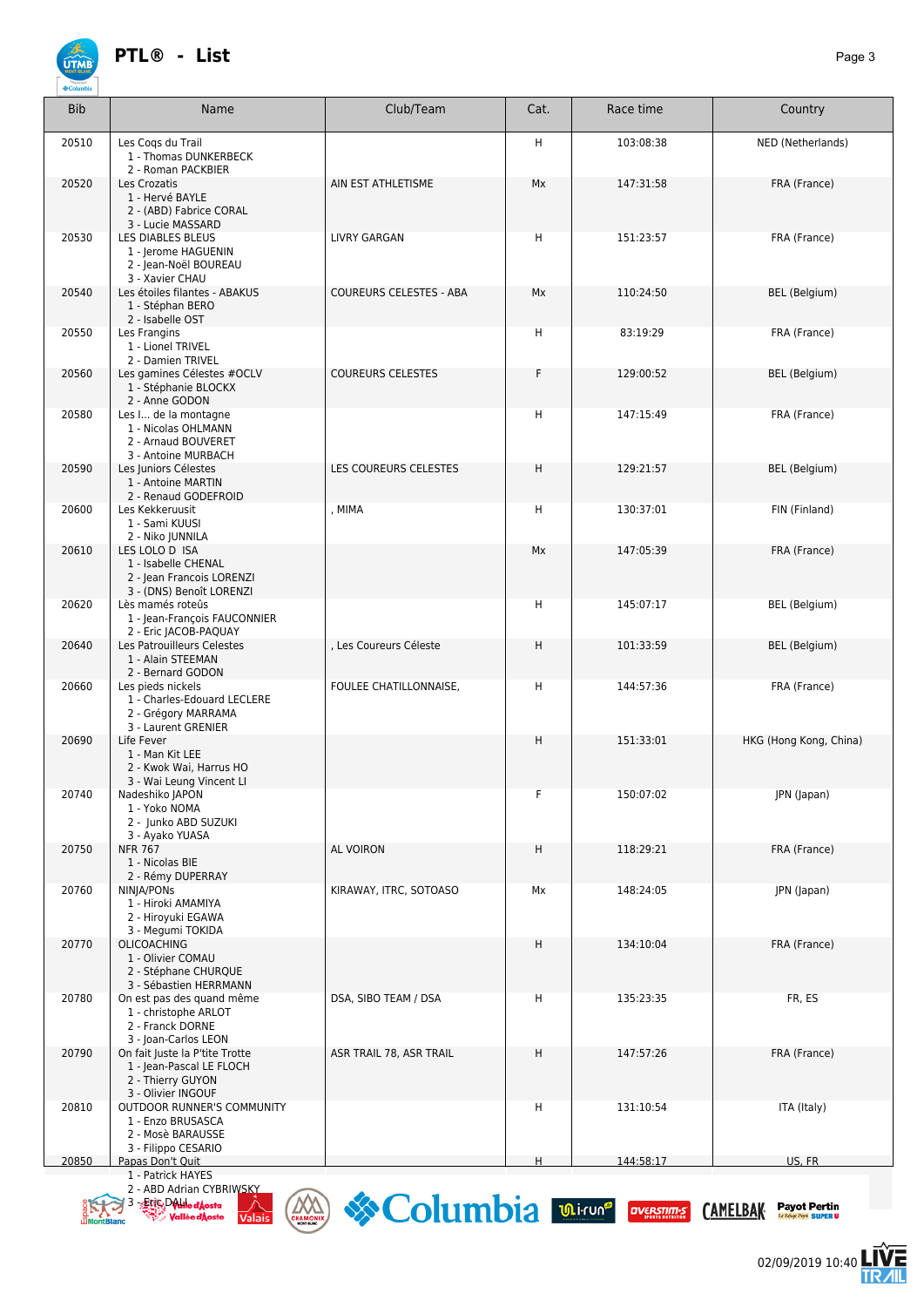

| <b>Bib</b> | Name                                                                                                                          | Club/Team               | Cat. | Race time | Country                |
|------------|-------------------------------------------------------------------------------------------------------------------------------|-------------------------|------|-----------|------------------------|
| 20860      | Peace Frogs Life<br>1 - Laurent COPPOLA<br>2 - Pascale MARIE<br>3 - Françoise VALLON                                          | AIN EST ATHLETISME      | Mx   | 152:27:06 | FR, CH                 |
| 20880      | Physiotrailrun<br>1 - Alida FOUDON<br>2 - Roberta ORSENIGO<br>3 - Rossana MORE'                                               |                         | F    | 149:25:21 | ITA (Italy)            |
| 20890      | pirobello<br>1 - Fausto LERDA<br>2 - Denise AVALLE                                                                            | SPORTIFICATION          | Мx   | 131:59:16 | ITA (Italy)            |
| 20900      | Pour Les Yeux du Monde<br>1 - Sylvie DUGAILLEZ<br>2 - François VIRGO                                                          | , Bachli                | Mx   | 147:05:36 | BEL (Belgium)          |
| 20910      | promosports.ch<br>1 - Bernard MAYENCOURT<br>2 - Cindy ROSSET                                                                  |                         | Mx   | 149:55:12 | SUI (Switzerland)      |
| 20920      | PTL (Post Traumatic Lunatics)<br>1 - Gideon ZADOKS<br>2 - Neequaye DSANE                                                      |                         | Η    | 122:30:54 | NED (Netherlands)      |
| 20940      | Rugby Sitges - Cadenza<br>1 - Stephane HIGUERET<br>2 - Llorenç REIXACH                                                        |                         | н    | 115:14:26 | FR, ES                 |
| 20950      | Run boys! Run girls!<br>1 - Yukihiro IKEDA<br>2 - Akihiro SURUTANI<br>3 - Yoshiaki TAKANO                                     |                         | H    | 138:08:45 | JPN (Japan)            |
| 20970      | Scott Gilet Jaune Team<br>1 - William LACROSSE<br>2 - Victor VAN HOYE<br>3 - Christophe GREATTI                               | Les Coureurs Célestes   | н    | 129:02:41 | BEL (Belgium)          |
| 20980      | Split brain<br>1 - Michiel PANHUYSEN<br>2 - Jonathan KOUTSTAAL                                                                |                         | H    | 117:17:19 | NED (Netherlands)      |
| 20990      | Stofstreep<br>1 - Daniel DU TOIT<br>2 - Dirk DIEMONT<br>3 - Morne VORSTER                                                     |                         | н    | 149:15:55 | RSA (South Africa)     |
| 21000      | <b>Team Electrofit</b><br>1 - Sebastian KINDSTEDT<br>2 - Simo-Viljami OJANEN                                                  |                         | H    | 139:16:21 | FIN (Finland)          |
| 21010      | <b>Team Montroc</b><br>1 - Olivier BOURDAIS<br>2 - Christophe LEMERY<br>3 - Jean-François MAGNE                               |                         | н    | 125:34:39 | FRA (France)           |
| 21020      | Team Montroc 1 Bis<br>1 - Sébastien TRUBLIN<br>2 - Damien DEVILLE<br>3 - Arnaud ABD BIHANNIC                                  | <b>SFR</b>              | H    | 150:19:35 | FRA (France)           |
| 21030      | <b>Team Mountain Fuel Hobbits</b><br>1 - Andrew JACKSON<br>2 - Paul NELSON                                                    | FELL RUNNERS ASSOCIATIO | н    | 123:50:22 | GBR (United Kingdom)   |
| 21050      | Team Vigas Colombia<br>1 - Andrés Felipe MARTÍNEZ PARRA<br>2 - David Fernando RAMIREZ NAVAS<br>3 - Juan Jacobo DIAZ RODRIGUEZ |                         | H    | 150:01:09 | COL (Colombia)         |
| 21060      | TeamBlue<br>1 - Ismail EREN<br>2 - Servet CATALTEPE                                                                           |                         | H    | 147:09:51 | TUR (Turkey)           |
| 21070      | <b>Tejnif Denmark</b><br>1 - Gitte HOLMSBERG<br>2 - Philip HOLM<br>3 - abd Kim RASMUSSEN                                      | <b>TEJNIF DENMARK</b>   | Mx   | 138:40:19 | DEN (Denmark)          |
| 21080      | The Ullswater Runners<br>1 - Samuel HILL<br>2 - Rob BROWN                                                                     |                         | н    | 121:56:49 | GBR (United Kingdom)   |
| 21090      | Time To Fly<br>1 - christophe AUBONNET<br>2 - Greg GIRARD<br>3 - Guillaume ABD MARTIN                                         |                         | H    | 132:34:34 | FRA (France)           |
| 21120      | <b>UFO - 1</b><br>1 - Chor Kin LAW<br>2 - Sun-Kam TANG                                                                        |                         | н    | 148:04:54 | HKG (Hong Kong, China) |

3 - Ka Hei NGAI